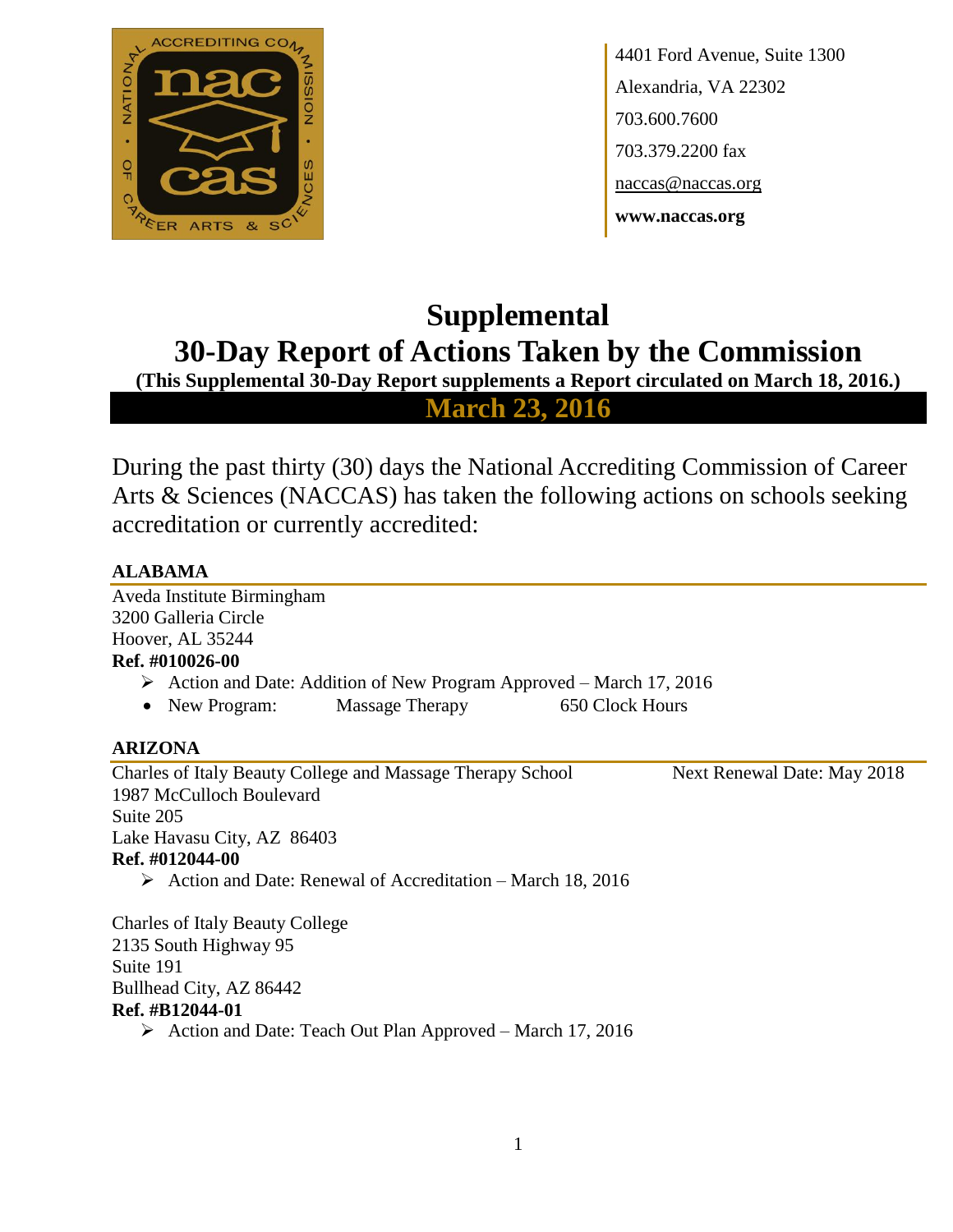Charles of Italy Beauty College Next Renewal Date: May 2018 2135 South Highway 95 Suite 191 Bullhead City, AZ 86442 **Ref. #B12044-01**  $\triangleright$  Action and Date: Renewal of Accreditation – March 18, 2016 Charles of Italy Beauty College 2135 South Highway 95 Suite 191 Bullhead City, AZ 86442 **Ref. #B12044-01**  $\triangleright$  Action and Date: Institution Removed from Probation – March 17, 2016 The Hair Academy of Safford Next Renewal Date: September 2016

1550 West Thatcher Boulevard Safford, AZ 85546

#### **Ref. #012053-00**

 $\triangleright$  Action and Date: Renewal of Accreditation – March 17, 2016

The Hair Academy of Safford 1550 West Thatcher Boulevard Safford, AZ 85546

#### **Ref. #012053-00**

 $\triangleright$  Action and Date: Institution Removed from Probation – March 17, 2016

G Skin & Beauty Institute The Next Renewal Date: January 2019 5080 South Gilbert Road Chandler, AZ 85249

**Ref. #B23106-03**

Action and Date: Renewal of Accreditation with a Recommendation for Improvement – March 17, 2016

## **ARKANSAS**

CC's Cosmetology College 324 Hickory Street Texarkana, AR 71854 **Ref. #B46046-03**

> Action and Date: Institution Removed from Monitoring for Accreditation Standards and Criteria (State Regulations, Supervised Instruction, and SAP Policy) – March 17, 2016

CC's Cosmetology College 324 Hickory Street Texarkana, AR 71854 **Ref. #B46046-03**

- $\triangleright$  Action and Date: Withdrawal of Accreditation (With the Right to Appeal) and Institution Placed on Probation – March 18, 2016
	- 2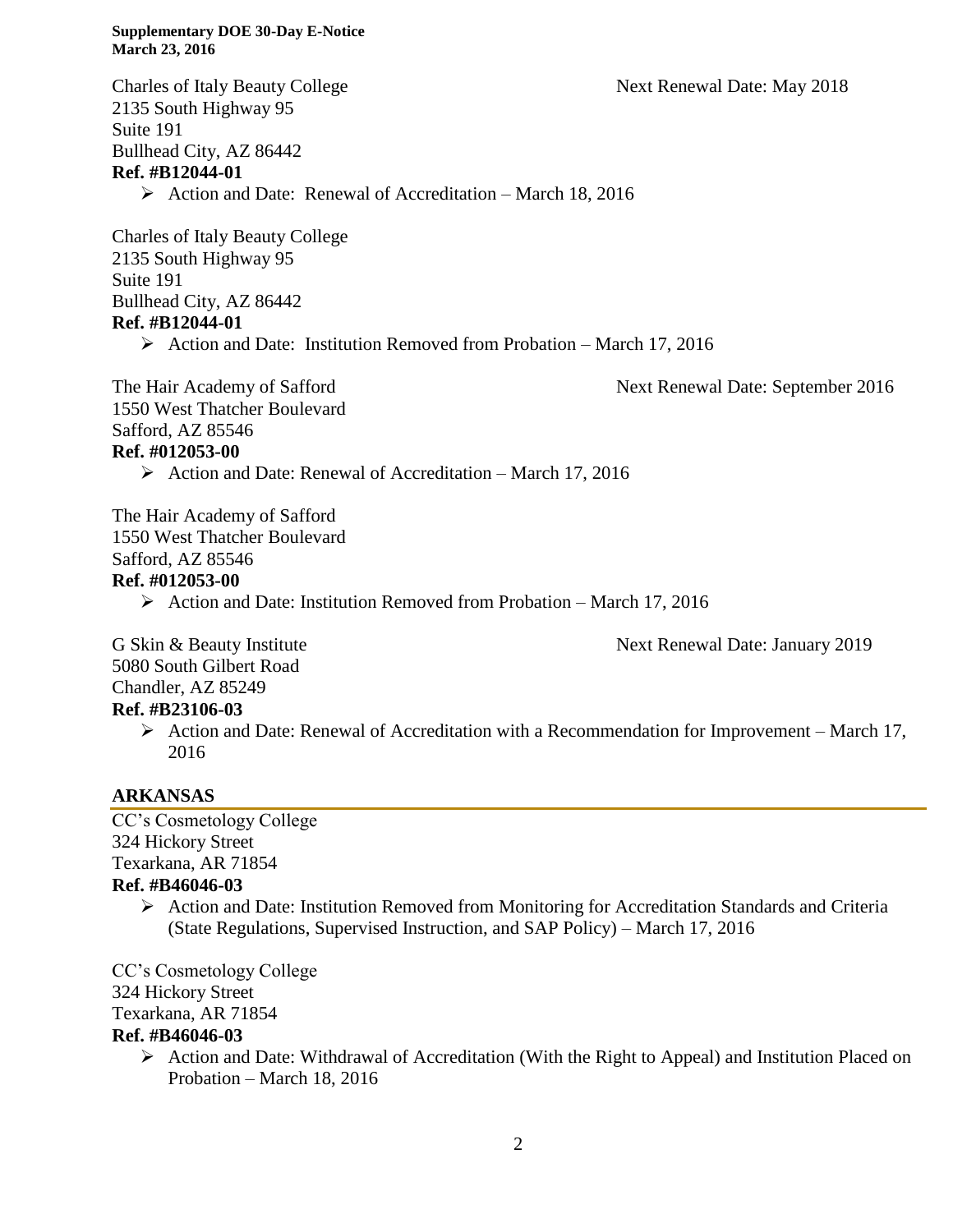## **CALIFORNIA**

Salon Success Academy 1385 East Foothill Boulevard Upland, CA 91786

#### **Ref. #014030-00**

Action and Date: Teach Out Agreement Approved (Met Stipulations) – March 21, 2016

Bellus Academy 1520 East Plaza Boulevard National City, CA 91950 **Ref. #014055-00**

- Action and Date: Addition of New Program Approved March 17, 2016
- New Program: Master Makeup Artistry 602 Clock Hours

Bellus Academy 1520 East Plaza Boulevard National City, CA 91950 **Ref. #014055-00**

- $\triangleright$  Action and Date: Addition of New Program Approved with a Stipulation March 17, 2016
- New Program: Barbering Cosmetology 1800 Clock Hours

Salon Success Academy 2097 Compton Avenue, Suite 201 Corona, CA 92881 **Ref. #014122-00**

 $\triangleright$  Action and Date: Teach Out Agreement Approved (Met Stipulation) – March 18, 2016

Salon Success Academy 1915 West Redlands Boulevard, Suite 111 Redlands, CA 92373 **Ref. #B14122-03**

Action and Date: Teach Out Agreement Approved (Met Stipulations) – March 21, 2016

Salon Success Academy 16803 Arrow Boulevard Fontana, CA 92335 **Ref. #B14122-04**

 $\triangleright$  Action and Date: Teach Out Agreement Approved (Met Stipulations) – March 21, 2016

Salon Success Academy 6780 Indiana Avenue, Suite #200 Riverside, CA 92506 **Ref. #014215-00**

- $\triangleright$  Action and Date: Addition of New Program Approved March 17, 2016
- New Program: Barbering 1500 Clock Hours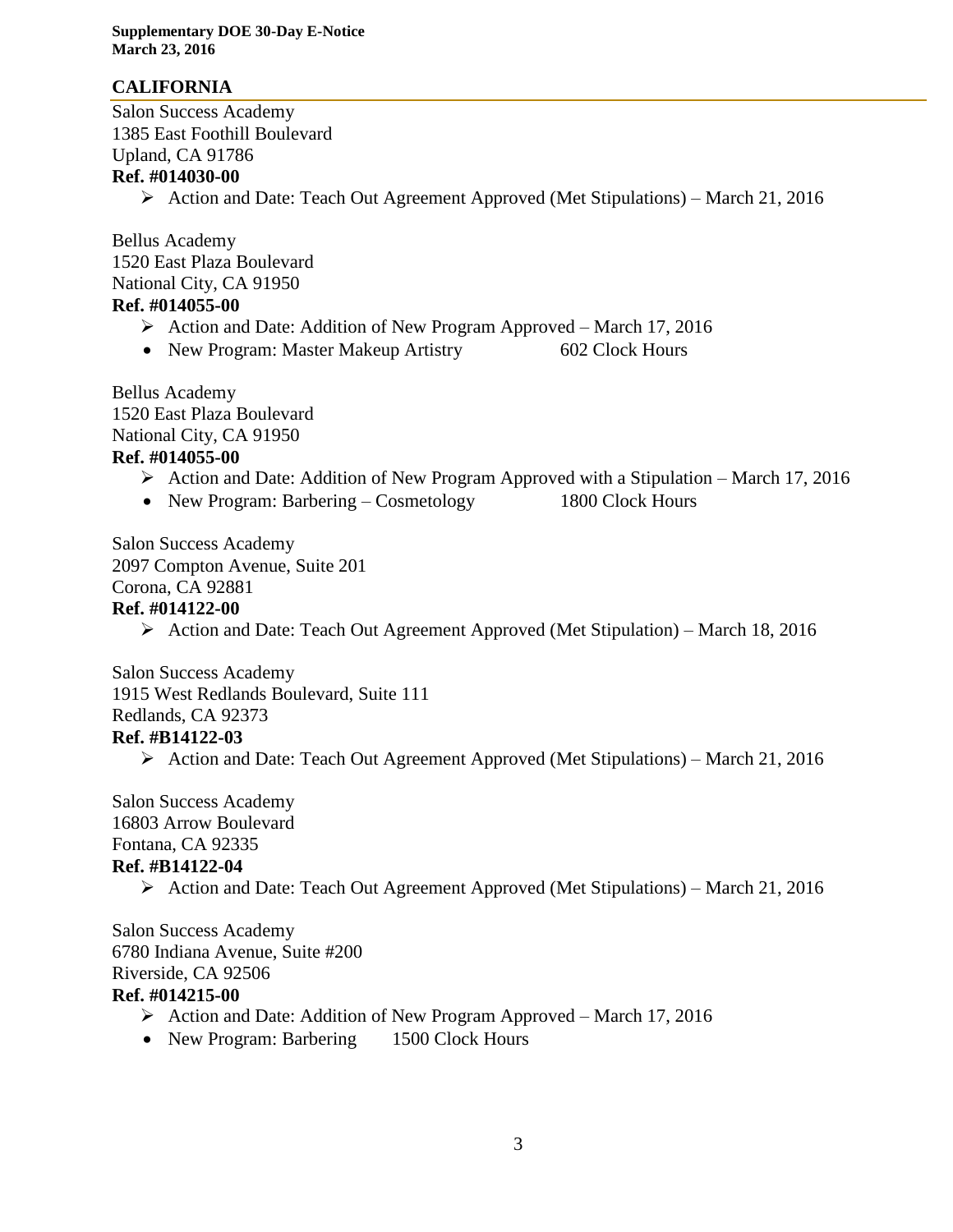Salon Success Academy 6780 Indiana Avenue, Suite #200 Riverside, CA 92506 **Ref. #014215-00** Action and Date: Teach Out Agreement Approved (Met Stipulations) – March 21, 2016

TONI & GUY Hairdressing Academy 1358  $5<sup>th</sup>$  Street Santa Monica, CA 90401 **Ref. #014216-00**

Action and Date: Teach Out Agreement Approved (Met Stipulations) – March 21, 2016

Toni & Guy Hairdressing Academy 3400 Bristol Street Costa Mesa, CA 92626

#### **Ref. #B14216-02**

Action and Date: Teach Out Agreement Approved (Met Stipulations) – March 21, 2016

Estes Institute of Cosmetology Arts & Sciences Next Renewal Date: September 2021

324 East Main Street

Visalia, CA 93291

#### **Ref. #014220-00**

 $\triangleright$  Action and Date: Renewal of Accreditation – March 17, 2016

Bellus Academy 13266 Poway Road Poway, CA 92064

## **Ref. #014240-00**

- Action and Date: Addition of New Program Approved with Stipulations March 17, 2016
- New Program: Barbering/Cosmetology 1800 Clock Hours

Lyles Fresno College of Beauty 6735 North First Street, Suite 112 Fresno, CA 93710

#### **Ref. #014315-00**

 Action and Date: Institution Removed from Monitoring for Accreditation Standards and Criteria (Leave of Absence) – March 17, 2016

Lyles Fresno College of Beauty 6735 North First Street, Suite 112 Fresno, CA 93710 **Ref. #014315-00**

 Action and Date: Institution Placed on Monitoring for Accreditation Standards and Criteria (Course Outlines) – March 17, 2016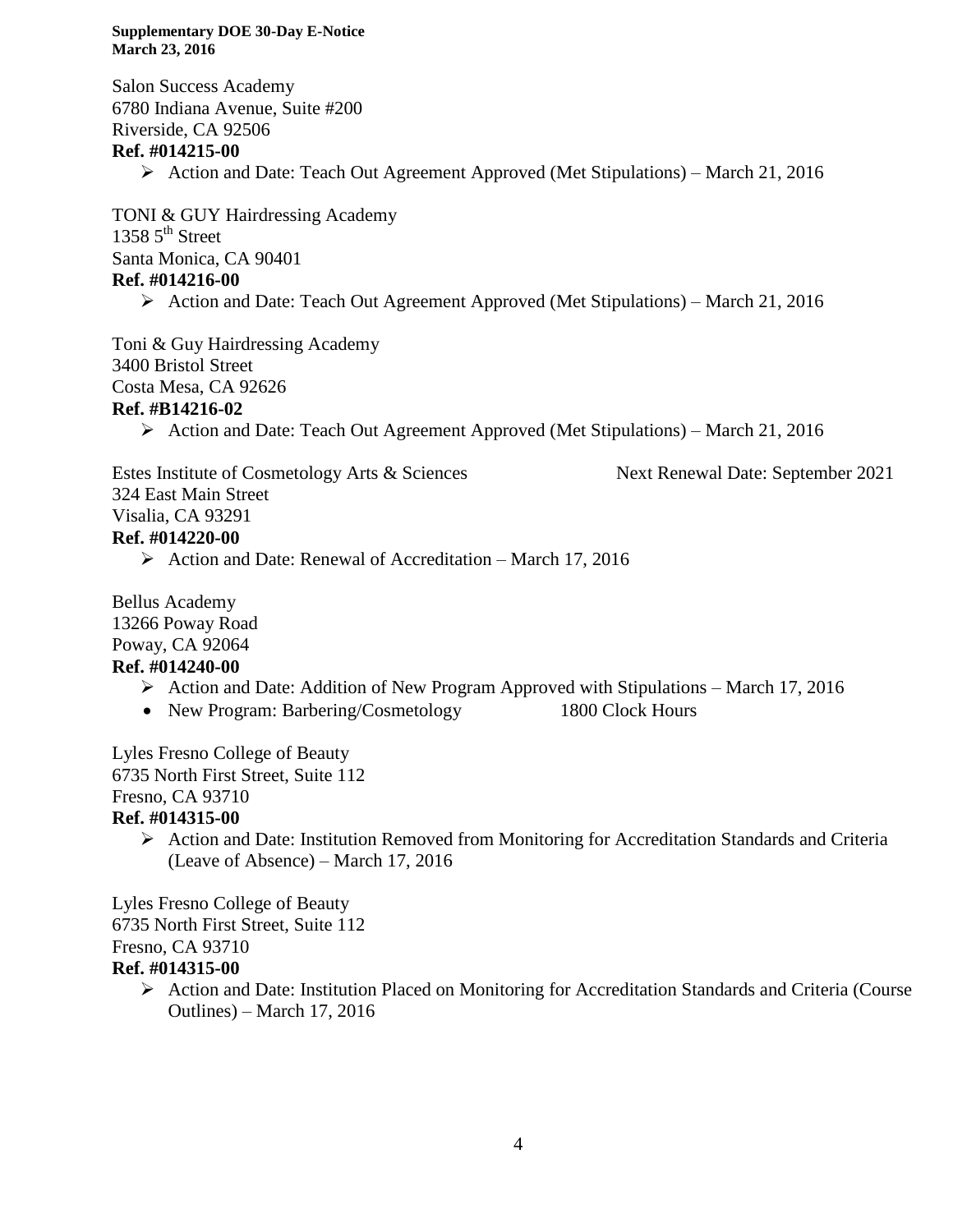TONI & GUY Hairdressing Academy Next Renewal Date: May 2019 3600 Sisk Road Suite 5F Modesto, CA 95356 **Ref. #014354-00**  $\triangleright$  Action and Date: Renewal of Accreditation – March 17, 2016

TONI & GUY Hairdressing Academy 3600 Sisk Road Suite 5F Modesto, CA 95356

- **Ref. #014354-00**
	- $\triangleright$  Action and Date: Change of Location Approved with Stipulations March 18, 2016
	- Previous Location: 3600 Sisk Road, Suite 5F, Modesto, CA 95356
	- New Location: 2425 McHenry Avenue, Suite A, Modesto, CA 95350

Academy for Salon Professionals, The 2238 El Camino Real Santa Clara, CA 95050 **Ref. #014375-00**

 $\triangleright$  Action and Date: Teach Out Agreement Approved (Met Stipulation) – March 18, 2016

W Academy of Salon and Spa 520 San Ramon Valley Boulevard Danville, CA 94526 **Ref. #014390-00**

Action and Date: Teach Out Agreement Approved (Met Stipulations) – March 21, 2016

Victory Career College Next Renewal Date: January 2019 19401 South Vermont Avenue Previous Ref. #I14248-00 Suite G100 Torrance, CA 90502 **Ref. #014401-00**

Action and Date: Initial Accreditation Granted – March 17, 2016

The Brothers & Sisters BarberCosmo Academy 4801 International Boulevard Oakland, CA 94601 **Ref. #I13052-00**

- Action and Date: Addition of New Programs Acknowledged March 18, 2016
- New Programs: Cosmetology 1600 Clock Hours Cosmetology Instructor 600 Clock Hours Electrolysis 600 Clock Hours Esthetics 600 Clock Hours Manicurist 400 Clock Hours Barber Crossover 200 Clock Hours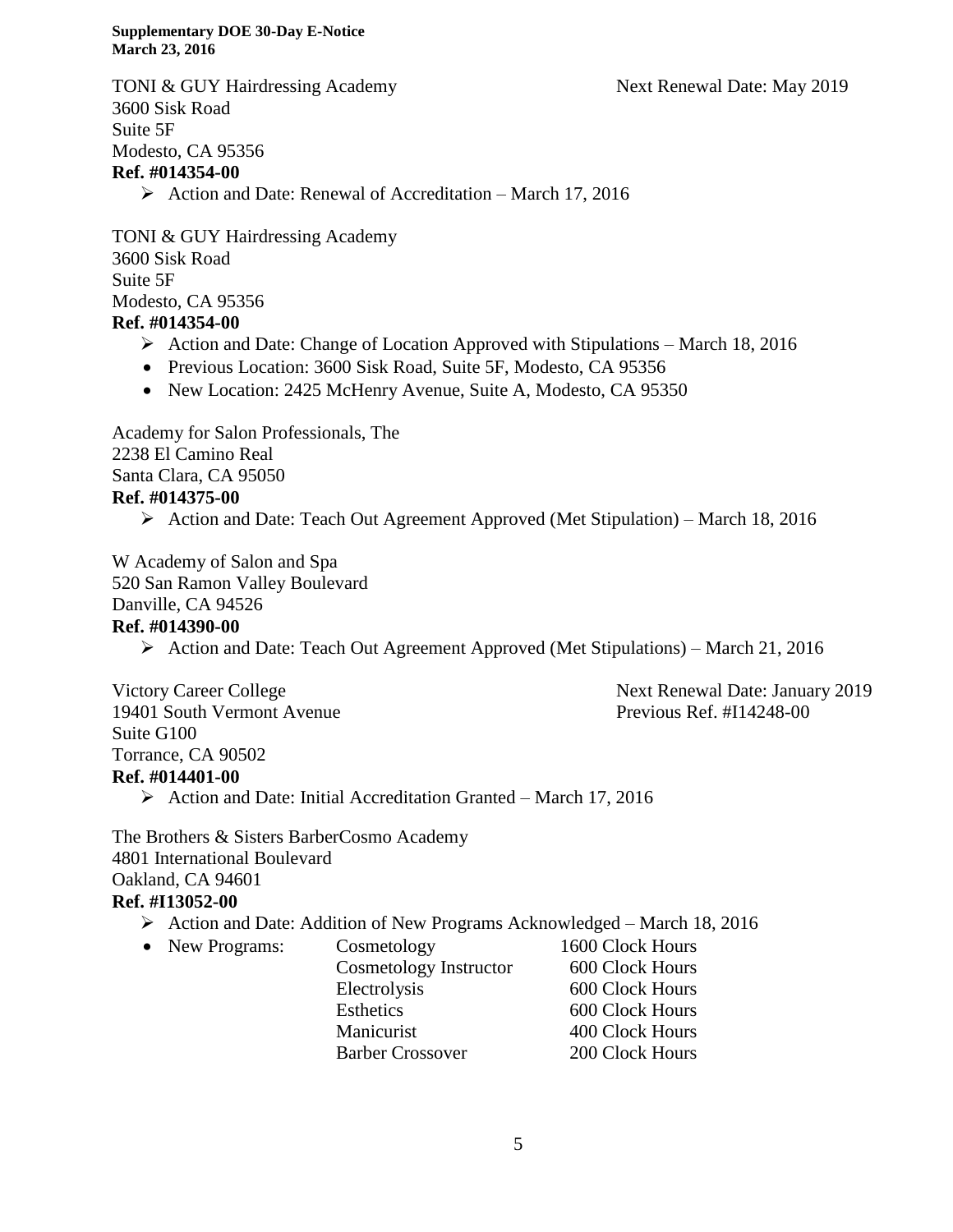## **FLORIDA**

First Coast Barber Academy 5617 Timuquana Road, Suite C Jacksonville, FL 32210

#### **Ref. #019136-00**

- $\triangleright$  Action and Date: Change of Location Approved with Stipulations March 17, 2016
- Previous Location: 5617 Timuquana Road, Suite C, Jacksonville, FL 32210
- New Location: 625 Julia Street, Jacksonville, FL 32202

 $\bullet$ 

Empire Beauty School Brandon Crossings 10083 East Adams Drive Tampa, FL 33619

#### **Ref. #A48017-15**

 $\triangleright$  Action and Date: Initial Accreditation for Additional Location Granted with a Stipulation – March 17, 2016

Real Vision Barber Academy 917 26<sup>th</sup> Avenue East Bradenton, FL 34208 **Ref. #I12018-00**

Action and Date: Initial Accreditation Denied (With the Right to Appeal) – March 17, 2016

## **GEORGIA**

Beauty College of America 1171 Main Street Forest Park, GA 30297 **Ref. #020015-00**

> $\triangleright$  Action and Date: Withdrawal of Accreditation (With the Right to Appeal) and Institution Continued on Probation – March 18, 2016

## **IDAHO**

3419 North Cole Road Boise, ID 83704 **Ref. #022031-00**

Aveda Institute Boise Next Renewal Date: May 2017

 $\triangleright$  Action and Date: Renewal of Accreditation – March 18, 2016

Boise Barber College 3027 North Cole Road Boise, ID 83704

## **Ref. #022033-00**

- $\triangleright$  Action and Date: Change of Control Approved March 18, 2016
- Previous Ownership:

| ABBC, Inc.          | 100% |
|---------------------|------|
| <b>Brad Perkins</b> | 90%  |
| <b>Jan Perkins</b>  | 10\% |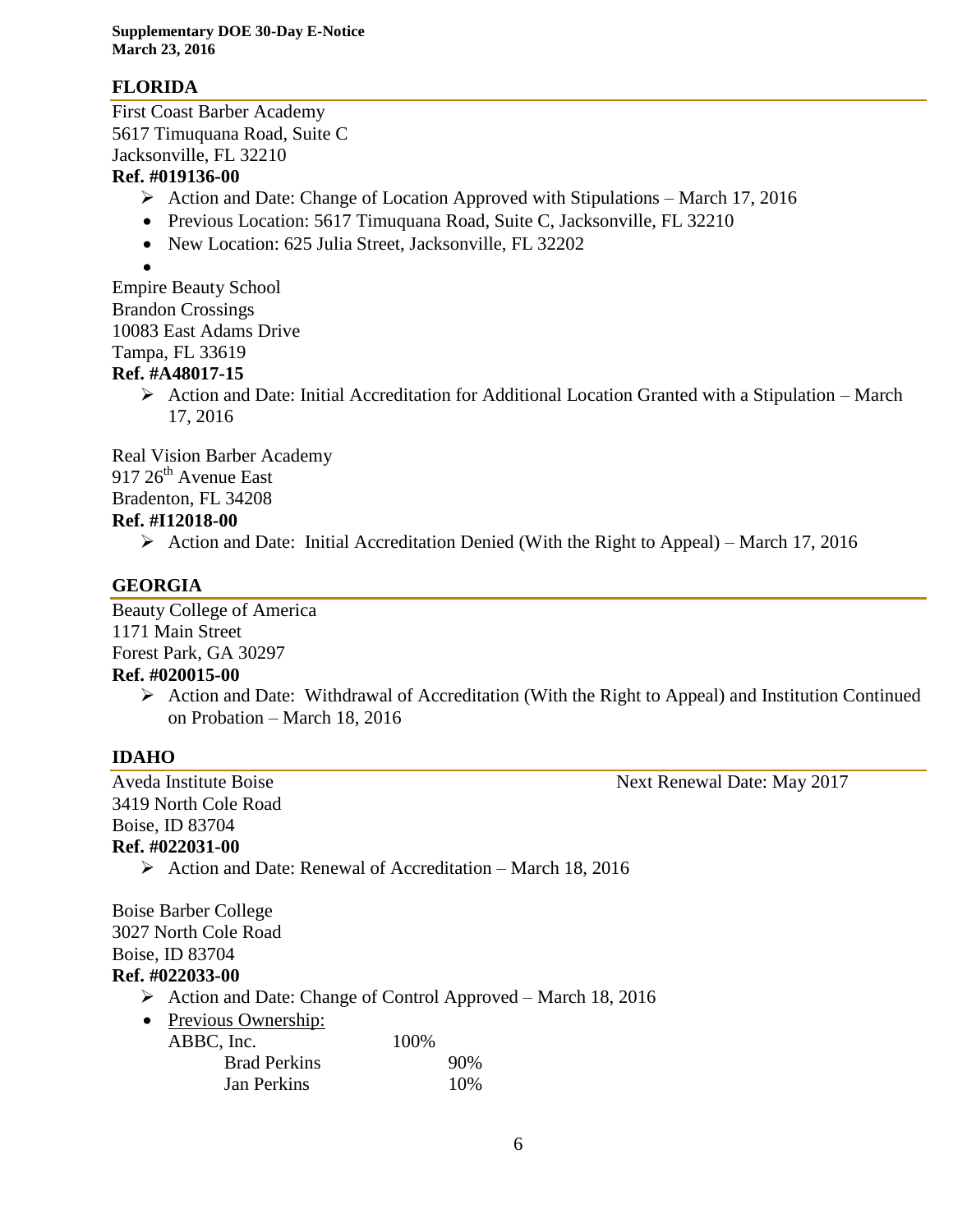| $\bullet$ | New Ownership:         |      |     |
|-----------|------------------------|------|-----|
|           | d. Martin Academy, LLC | 100% |     |
|           | Stephen E. Martin      |      | 51% |
|           | Nicole Martin          |      | 49% |

#### **INDIANA**

50 Hayes Arboretum Road Richmond, IN 47374 **Ref. #024035-00**

PJ's College of Cosmetology Next Renewal Date: September 2020

 $\triangleright$  Action and Date: Renewal of Accreditation – March 17, 2016

Tricoci University of Beauty Culture, LLC 833 Ferry Street Lafayette, IN 47901 **Ref. #B24080-01**

 Action and Date: Institution Continued on Monitoring for Accreditation Standards and Criteria (SAP Policy) – March 18, 2016

Tricoci University of Beauty Culture, LLC 833 Ferry Street Lafayette, IN 47901 **Ref. #B24080-01**

 Action and Date: Institution Placed on Monitoring for Accreditation Standards and Criteria (Course Outlines) – March 18, 2016

#### **KANSAS**

LaBaron Hairdressing Academy 8119 Robinson Overland Park, KS 66204 **Ref. #026022-00**

Action and Date: Teach Out Agreement Approved (Met Stipulation) – March 18, 2016

Crave Beauty Academy 3804 West Douglas Avenue Wichita, KS 67203

#### **Ref. #026026-00**

Action and Date: Teach Out Agreement Approved (Met Stipulation) – March 18, 2016

#### **LOUISIANA**

Blalock's Professional Beauty College 8101 Kingston Road Suites 103 & 102B Shreveport, LA 71108 **Ref. #028086-00**

 $\triangleright$  Action and Date: Institution Removed from Monitoring of Accreditation Standards and Criteria (Practical Grading and Leave of Absence) – March 17, 2016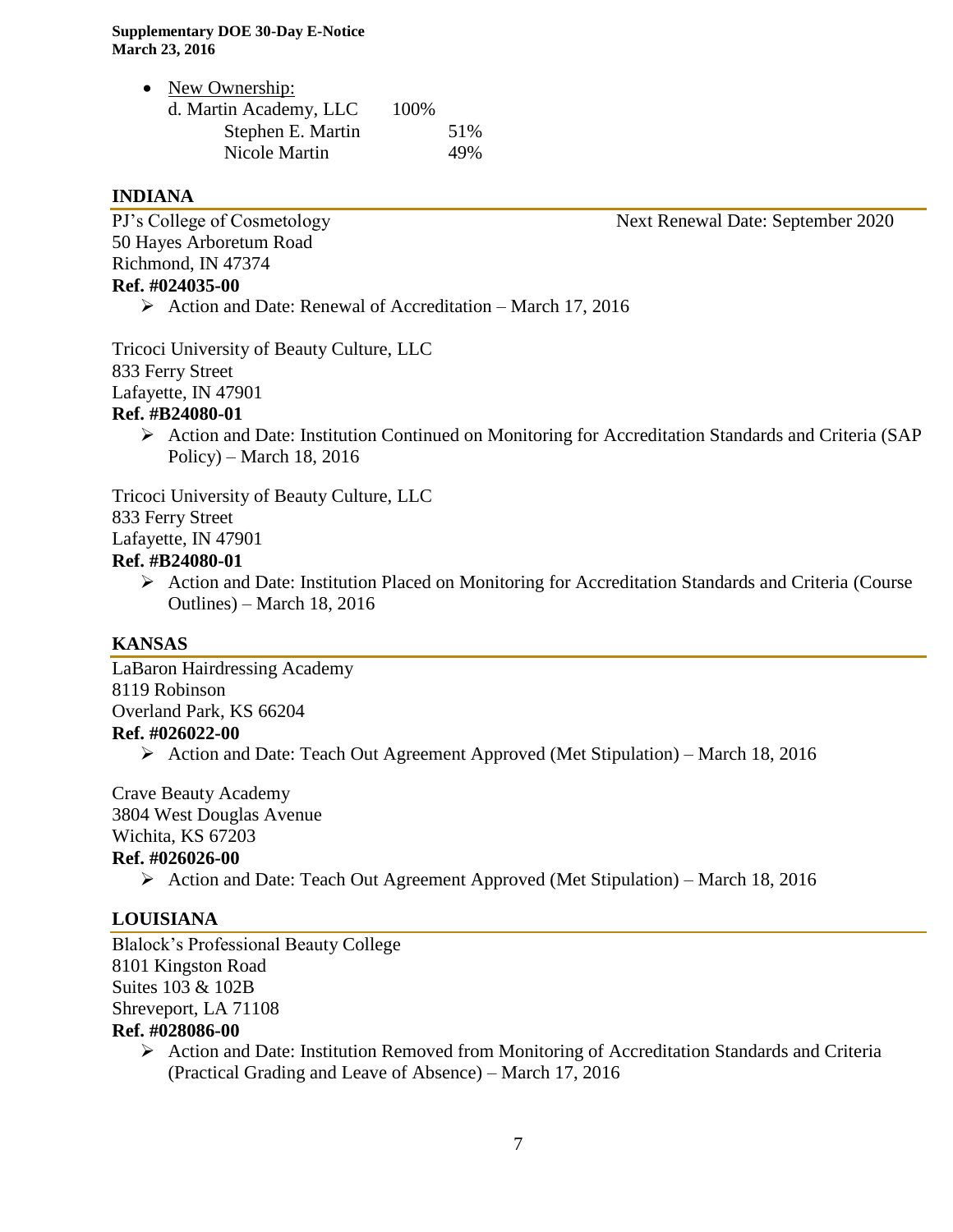#### **MASSACHUSETTS**

Alexander Academy, Inc. 55 Massachusetts Avenue Lunenburg, MA 01462

#### **Ref. #031045-00**

 Action and Date: Change of Location Visit Acknowledged and Institution's Accreditation Continued – March 17, 2016

#### **MICHIGAN**

Michigan College of Beauty Next Renewal Date: September 2020 5620 Dixie Highway Waterford, MI 48329 **Ref. #032007-00**

 $\triangleright$  Action and Date: Renewal of Accreditation – March 17, 2016

The Salon Academy – Jackson Next Renewal Date: September 2018 2103 West Michigan Avenue, Suite 2103 Previous Ref. #P32104-01 Jackson, MI 49202

## **Ref. #B32104-01**

 $\triangleright$  Action and Date: Full Accreditation for Additional Location Granted – March 17, 2016

#### **MINNESOTA**

Aveda Institute Minneapolis Next Renewal Date: January 2021 400 Central Avenue SE Minneapolis, MN 55414

## **Ref. #033012-00**

 $\triangleright$  Action and Date: Renewal of Accreditation – March 17, 2016

Minnesota School of Cosmetology, Inc. Next Renewal Date: January 2022 1750 Weir Drive Woodbury, MN 55125 **Ref. #033027-00**  $\triangleright$  Action and Date: Renewal of Accreditation – March 17, 2016

#### **MISSOURI**

670 Walton Drive Farmington, MO 63640 **Ref. #035048-00**

 $\triangleright$  Action and Date: Renewal of Accreditation – March 17, 2016

#### **NEBRASKA**

Paul Mitchell the School – Lincoln 5601 South 59<sup>th</sup> Street, Suite D Lincoln, NE 68516 **Ref. #P59042-01**

- Action and Date: Addition of New Program Approved March 17, 2016
- New Program: Student Instructor 925 Clock Hours

National Academy of Beauty Arts Next Renewal Date: September 2020

8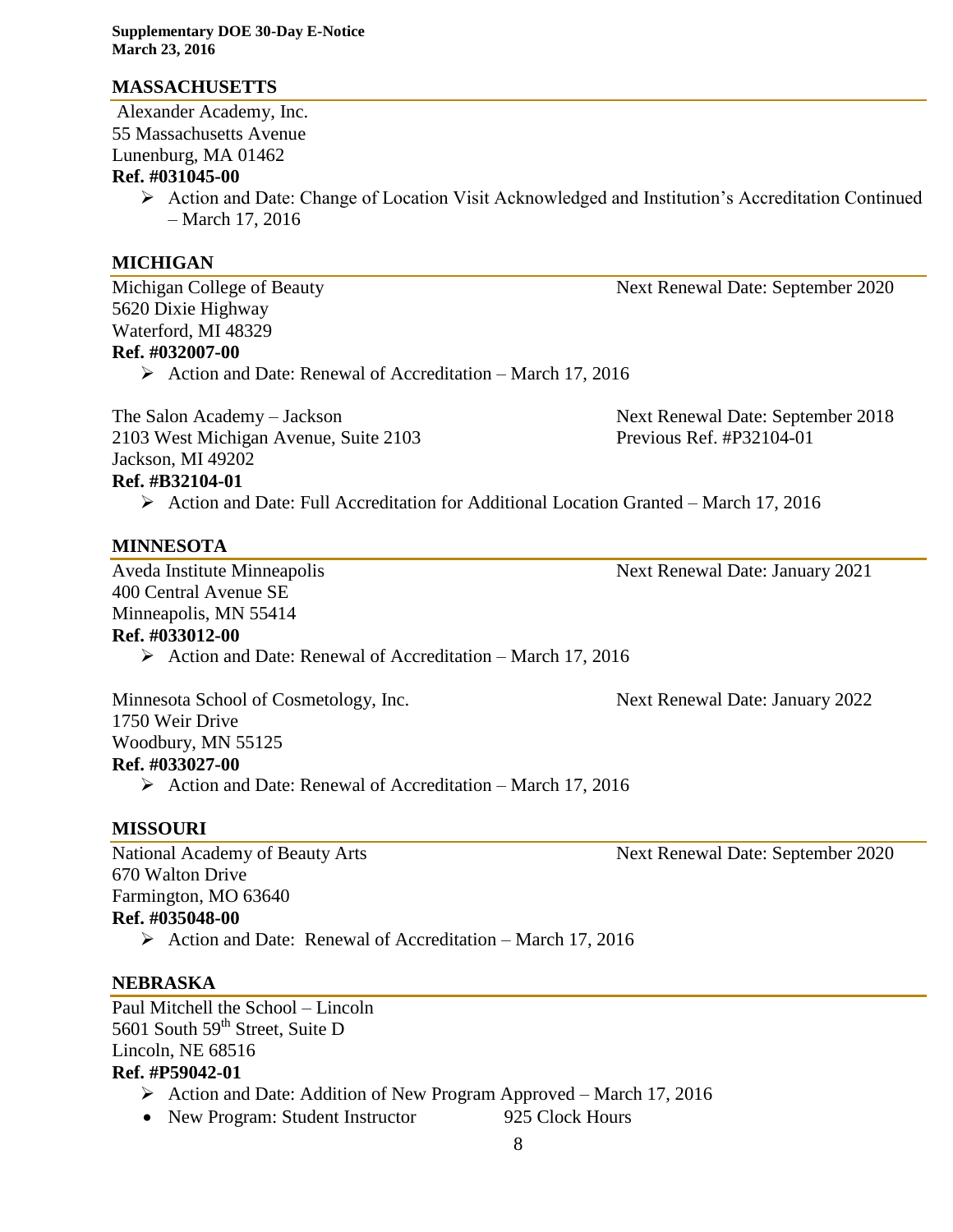## **NEW HAMPSHIRE**

556 Main Street Laconia, NH 03246 **Ref. #039004-00**

 $\triangleright$  Action and Date: Renewal of Accreditation – March 17, 2016

Empire Beauty Schools **Next Renewal Date: September 2020** 

1328 Hooksett Road Hooksett, NH 03106 **Ref. #B39004-01**

 $\triangleright$  Action and Date: Renewal of Accreditation – March 17, 2016

Empire Beauty School 456 High Street Somersworth, NH 03878

## **Ref. #039008-00**

- $\triangleright$  Action and Date: Change of Location Approved March 17, 2016
- Previous Location: (Main Facility) 362 Route 108, Somersworth, NH 03878
- Previous Expanded Campus: (No Longer Active) 660 Old Rochester Road, Dover, NH 03820
- New Location: 456 High Street, Somersworth, NH 03878

#### **NEW JERSEY**

Cutting Edge Academy, LLC Next Renewal Date: January 2019 45 Sunset Strip and Route 10 East Previous Ref. #I14275-00 Succasunna, NJ 07876 **Ref. #040050-00**

 $\triangleright$  Action and Date: Initial Accreditation Granted – March 17, 2016

## **NEW YORK**

Continental School of Beauty Culture 633 Jefferson Road Rochester, NY 14623

#### **Ref. #042018-00**

- $\triangleright$  Action and Date: Addition of New Program Approved March 17, 2016
- New Program: Barbering 600 Clock Hours

Lia Schorr Institute of Cosmetic Skin Care Training, Inc 57 West 57 Street Suite 1409 New York, NY 10019 **Ref. #042100-00**

 Action and Date: Change of Location Visit Acknowledged and Institution's Accreditation Continued – March 17, 2016

Empire Beauty Schools Next Renewal Date: September 2020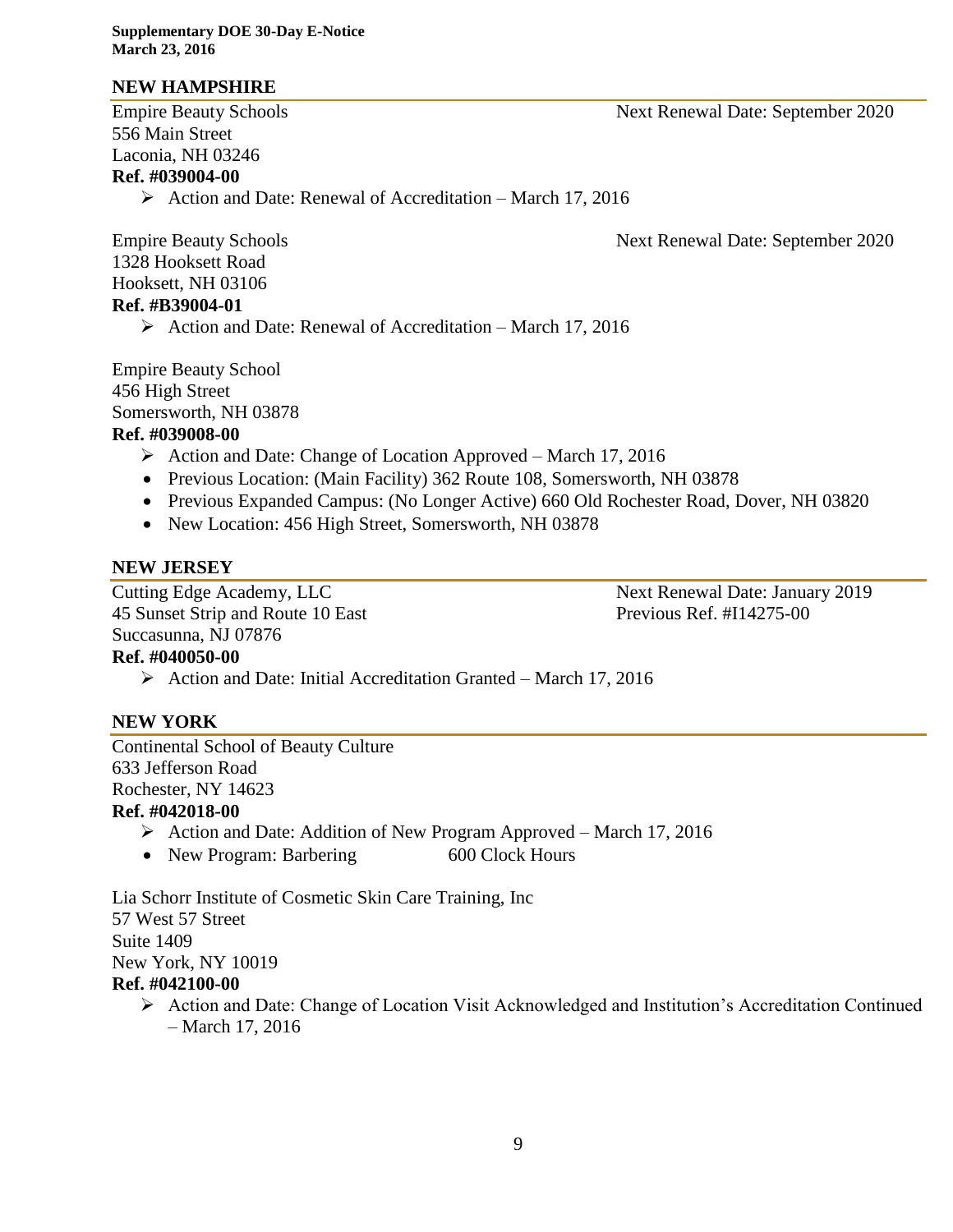John Paolo's Xtreme Beauty Institute Goldwell Products Artistry 260 Plaza Road Kingston Plaza Kingston, NY 12401

## **Ref. #P42110-03**

- $\triangleright$  Action and Date: Change of Location Approved with Stipulations March 17, 2016
- Previous Location: 260 Plaza Road Kingston Plaza, Kingston, NY 12401
- New Location: 307 Wall Street  $2<sup>nd</sup>$  Floor, Kingston, NY 12401

Atelier Esthetique Institute of Esthetics, Inc. 154 West 14<sup>th</sup> Street, Suite 901 New York, NY 10011 **Ref. #042125-00**

 Action and Date: Change of Location Visit Acknowledged and Institution's Accreditation Continued – March 17, 2016

## **NORTH CAROLINA**

8925-7 J.M. Keynes Drive Previous Ref. #P43044-06 Charlotte, NC 28262

Park West Barber School Next Renewal Date: September 2017

## **Ref. #B43044-06**

 $\triangleright$  Action and Date: Full Accreditation for Additional Location Granted – March 17, 2016

## **OHIO**

Summit Salon Academy 3330 Parkcrest Lane Cincinnati, OH 45211

#### **Ref. #B27003-01**

 $\triangleright$  Action and Date: Withdrawal of Accreditation and Institution Placed on Probation – March 18, 2016

Salon Institute-Columbus Campus

50 Powell Road

Lewis Center, OH 43035

## **Ref. #A45121-01**

 $\triangleright$  Action and Date: Initial Accreditation for Additional Location Granted with a Stipulation – March 17, 2016

## **OKLAHOMA**

CC's Cosmetology College 8138 East 21st Street Tulsa, OK 74129 **Ref. #046046-00**

> Action and Date: Withdrawal of Accreditation (With the Right to Appeal) and Institution Placed on Probation – March 18, 2016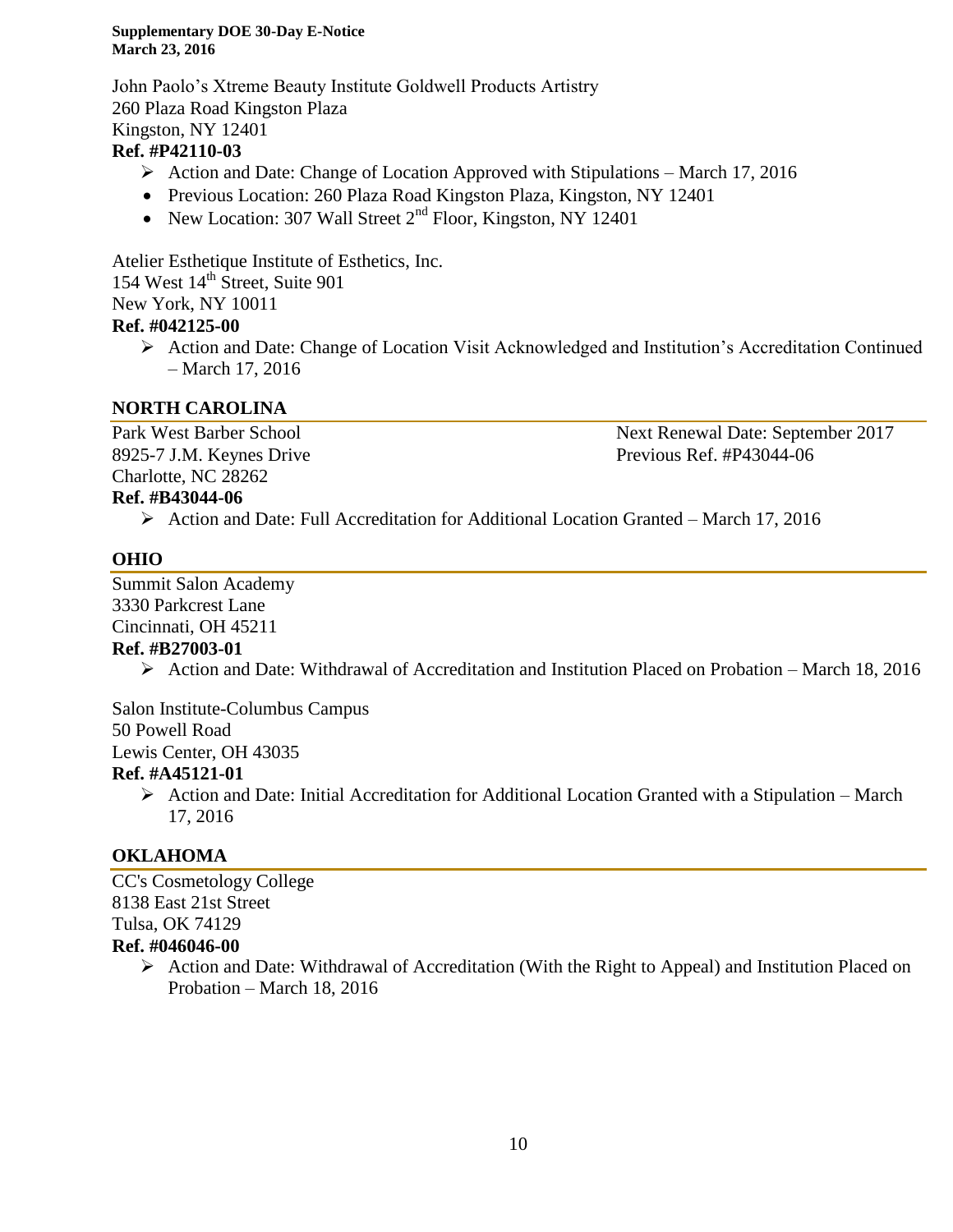CC's Cosmetology College 4439 NW 50th Street Oklahoma City, OK 73112

#### **Ref. #B46046-01**

 $\triangleright$  Action and Date: Withdrawal of Accreditation (With the Right to Appeal) and Institution Continued on Probation – March 18, 2016

CC's Cosmetology College

502 South Main Street Sapulpa, OK 74066

#### **Ref. #B46046-02**

 $\triangleright$  Action and Date: Withdrawal of Accreditation (With the Right to Appeal) and Institution Continued on Probation – March 18, 2016

CC's Cosmetology College

1421 SE Washington Street

Idabel, OK 74745

#### **Ref. #B46046-05**

 $\triangleright$  Action and Date: Withdrawal of Accreditation (With the Right to Appeal) and Institution Placed on Probation – March 18, 2016

## **OREGON**

Phagan's School of Hair Design 12000 Southeast 82nd Avenue, Suite 4010 Happy Valley, OR 97086

## **Ref. #047015-00**

 $\triangleright$  Action and Date: Change of Location Visit Acknowledged and Institution's Accreditation Continued – March 17, 2016

Paul Mitchell The School 234 South West Broadway Portland, OR 97205 **Ref. #047046-00**

- $\triangleright$  Action and Date: Addition of New Program Approved with a Stipulation March 17, 2016
- New Program: Cadet Teacher Training 1000 Clock Hours

## **PENNSYLVANIA**

LT International Beauty Schools Inc. Next Renewal Date: September 2020 830 North Broad Street Philadelphia, PA 19130 **Ref. #048107-00**

 $\triangleright$  Action and Date: Renewal of Accreditation – March 17, 2016

Barber School of Pittsburgh Previous Ref. #A48130-01 413 Merchant Street Ambridge, PA 15003 **Ref. #P48130-01**

 $\triangleright$  Action and Date: Initial Accreditation for Additional Location Granted – March 17, 2016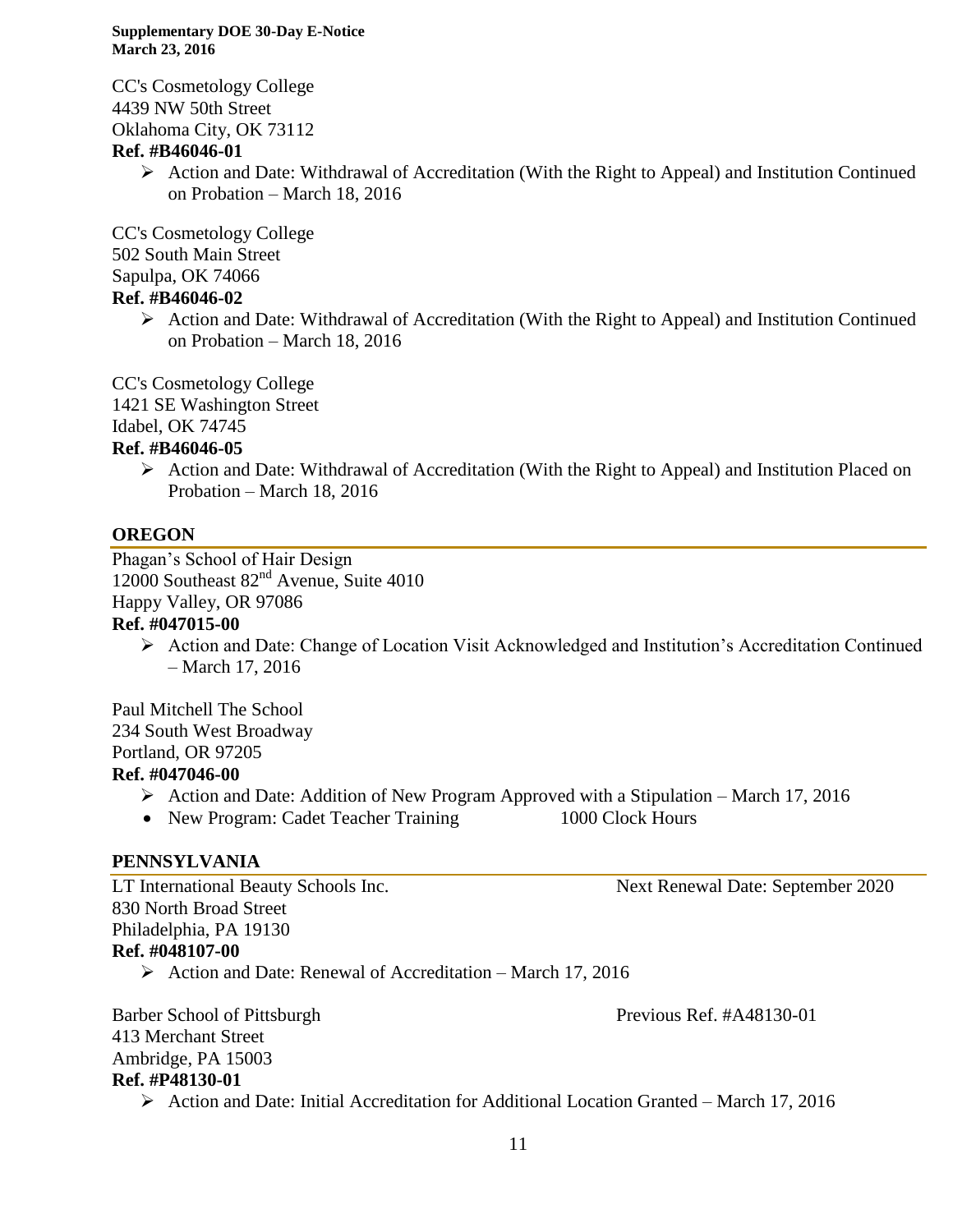#### **PUERTO RICO**

Quality Technical & Beauty College Calle Betances Esquina Del Parque #12 Altos Bayamon, PR 00961-6312 **Ref. #062043-00**

- $\triangleright$  Action and Date: Change of Location Approved with a Stipulation March 17, 2016
- Previous Location: Calles Betances Esquina, del Parque #12 Altos, Bayamon, PR 00961
- New Location: Bo. Pueblo Carr. 167, Esq. Calle Parque Local #10, Bayamon, PR 00961

#### **SOUTH CAROLINA**

Park West Barber School 239 Hampton Street Rock Hill, SC 29730 **Ref. #A43044-08**

> $\triangleright$  Action and Date: Initial Accreditation for Additional Location Granted with a Stipulation – March 17, 2016

Salon 486 Barber Academy Next Renewal Date: January 2017 496 South Pleasantburg Drive, Suite D Greenville, SC 29607 **Ref. #050038-00**

 $\triangleright$  Action and Date: Renewal of Accreditation – March 17, 2016

7708 Asheville Highway Previous Ref. #I13019-00 Spartanburg, SC 29303 **Ref. #050044-00**

International School of Beauty Next Renewal Date: January 2018

 $\triangleright$  Action and Date: Initial Accreditation Granted – March 17, 2016

## **TEXAS**

CC's Cosmetology College 2729 New Boston Road, Suite 34 Texarkana, TX 75501

## **Ref. #B46046-04**

 $\triangleright$  Action and Date: Withdrawal of Accreditation (With the Right to Appeal) and Institution Placed on Probation – March 18, 2016

Neilson Beauty College Next Renewal Date: May 2018

416 West Jefferson Boulevard Dallas, TX 75208 **Ref. #053071-00**

 $\triangleright$  Action and Date: Renewal of Accreditation – March 17, 2016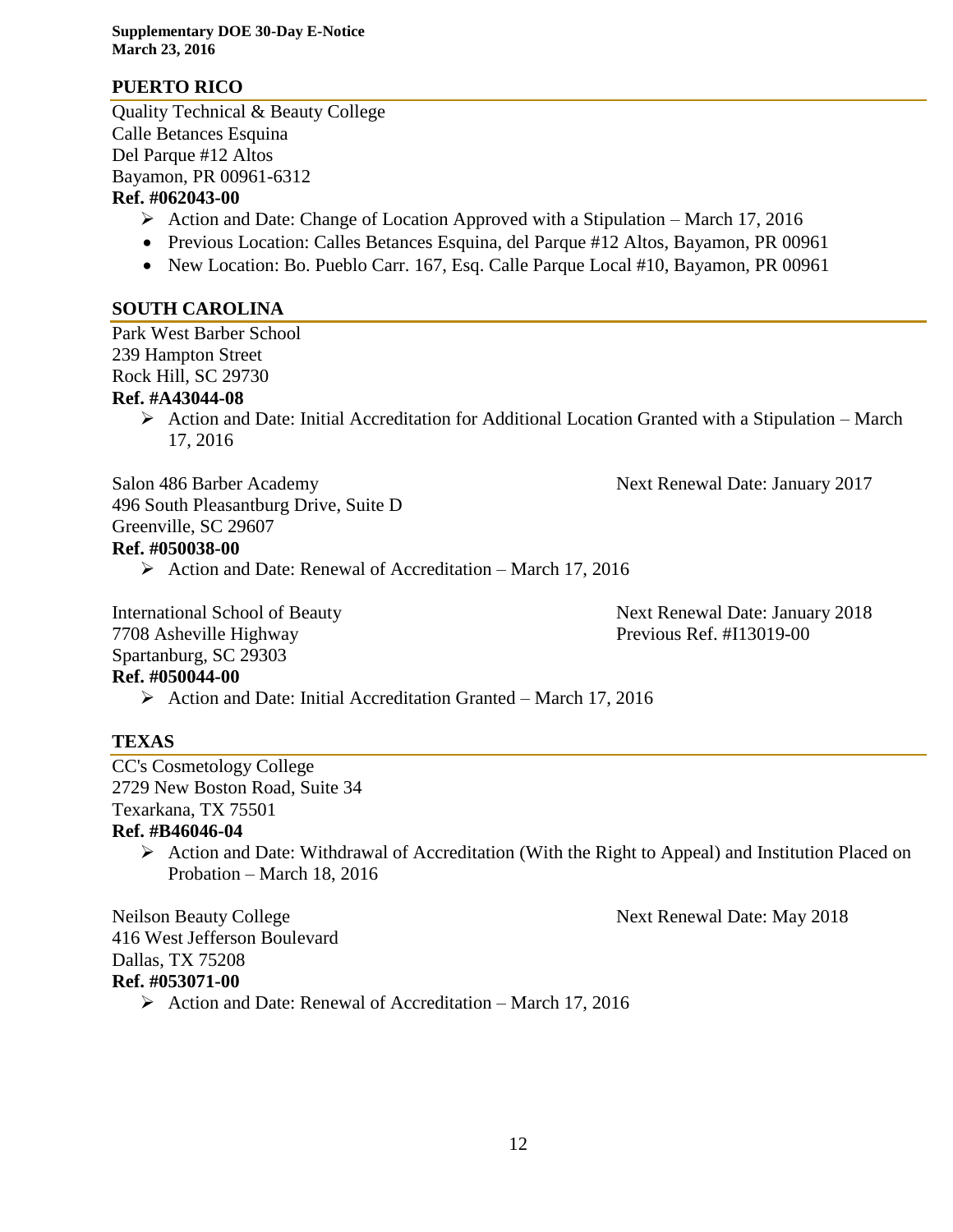Conlee's College of Cosmetology 320 West Water Street, Suite E Kerrville, TX 78028 **Ref. #053079-00**

- $\triangleright$  Action and Date: Change of Control Approved March 18, 2016
- Previous Ownership: Angela's Place LLC Angela Wollman 95% Ravis Parker 5%
- New Ownership: Benoit Enterprises Inc. Brian Benoit 50% Mary Benoit 50%

Ammi Barber Academy 88 Coronado Drive, Suite 6 Kerrville, TX 78028

#### **Ref. #B53079-01**

- Action and Date: Change of Control and Change of Name Approved March 18, 2016
- Previous Ownership: Angela's Place LLC Angela Wollman 95% Ravis Parker 5%
- New Ownership: Benoit Enterprises Inc. Brian Benoit 50% Mary Benoit 50%
- Previous Name: Conlee's College of Barbering
- New Name: Ammi Barber Academy

Pipo Academy of Hair Design 3000 Pershing Drive El Paso, TX 79903 **Ref. #053109-00**

 $\triangleright$  Action and Date: Renewal of Accreditation with a Stipulation – March 17, 2016

Ogle School Hair Skin Nails 12788 Fountain Lake Circle Stafford, TX 77477 **Ref. #B53111-01**

 Action and Date: Change of Control Visit Acknowledged and Institution's Accreditation Continued – March 17, 2016

Paul Mitchell The School Houston Next Renewal Date: May 2022 10516 Old Katy Freeway Suite A Houston, TX 77043 **Ref. #053133-00**

- 
- $\triangleright$  Action and Date: Renewal of Accreditation March 17, 2016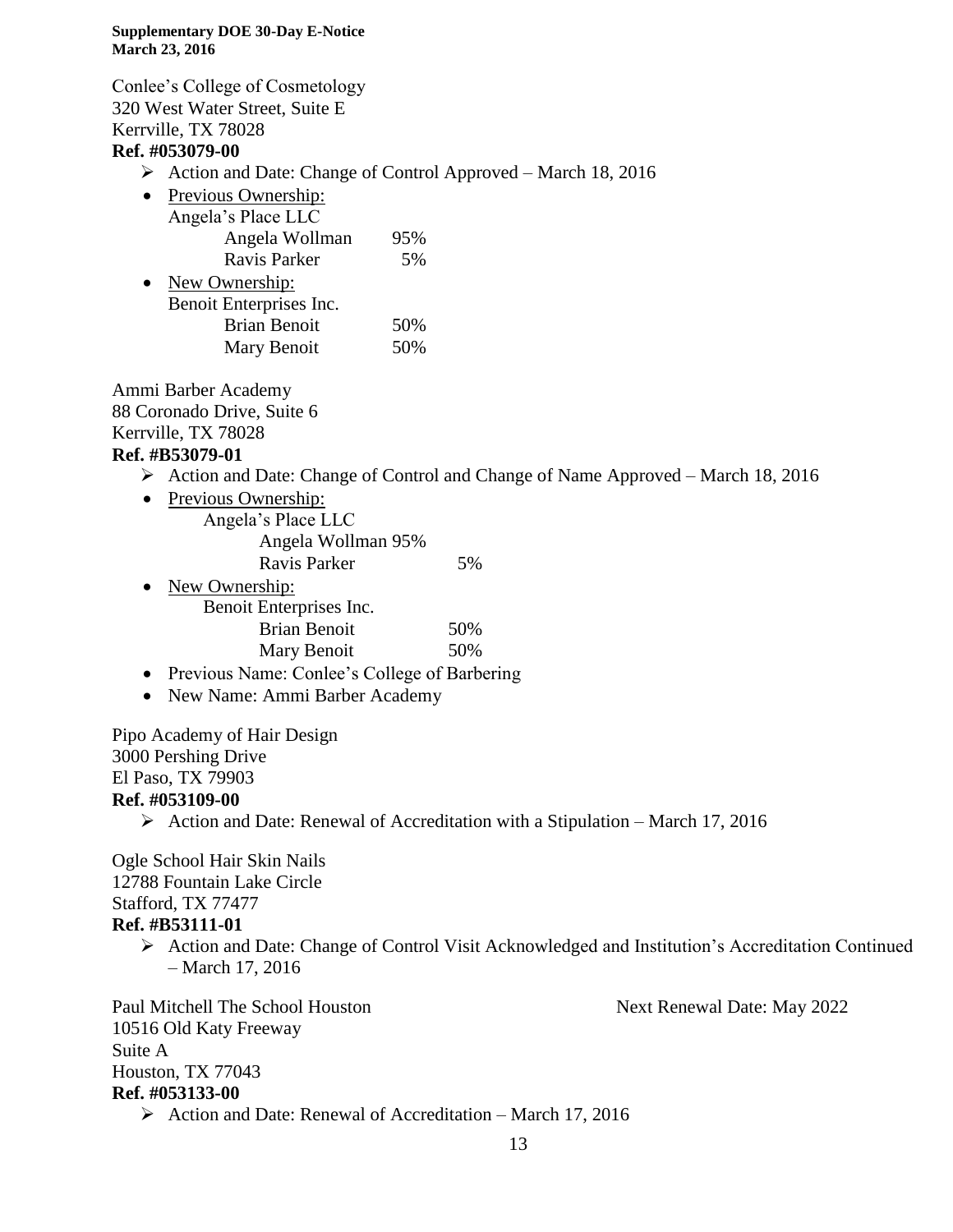ABC Beauty Academy 1841 North Jupiter Road, #120 Garland, TX 75042

## **Ref. #053203-00**

- Action and Date: Change of Location Approved with a Stipulation March 17, 2016
- Previous Location: 1841 North Jupiter Road #120, Garland, TX 75042
- New Location: 2109 Buckingham Rd., Richardson, TX 75081

NeeCee's Barber College 1813 Industrial Boulevard Abilene, TX 79602 **Ref. #A53217-01**

> $\triangleright$  Action and Date: Initial Accreditation for Additional Location Denied (With the Right to Appeal) with a Directive– March 17, 2016

## **UTAH**

Cameo College of Essential Beauty 124 East 5770 South Murray, UT 84107 **Ref. #054044-00**

 $\triangleright$  Action and Date: Teach Out Agreement Approved (Met Stipulation) – March 18, 2016

284 West 200 North Lindon, UT 84042

Evans Hairstyling College **Next Renewal Date: January 2019** 

**Ref. #054046-00**

 $\triangleright$  Action and Date: Renewal of Accreditation – March 17, 2016

American Beauty Academy 5858 South 900 East Murray, UT 84121

## **Ref. #P54062-01**

- $\triangleright$  Action and Date: Addition of New Program Denied (With the Right to Appeal) March 17, 2016
- Program Denied: Barbering 1000 Clock Hours

## **WASHINGTON**

The Beauty Institute Schwarzkopf Professional Previous Ref. #A22012-02 1411 Railroad Avenue Bellingham, WA 98225 **Ref. #P22012-02**

 $\triangleright$  Action and Date: Initial Accreditation Granted – March 18, 2016

## **WISCONSIN**

The Wisconsin Academy A Paul Mitchell Partner Group 880 Frontage Road, Suite I Peshtigo, WI 54157

## **Ref. #059042-00**

- $\triangleright$  Action and Date: Addition of New Program Denied (With the Right to Appeal) March 17, 2016
- Program Denied: Student Instructor 925 Clock Hours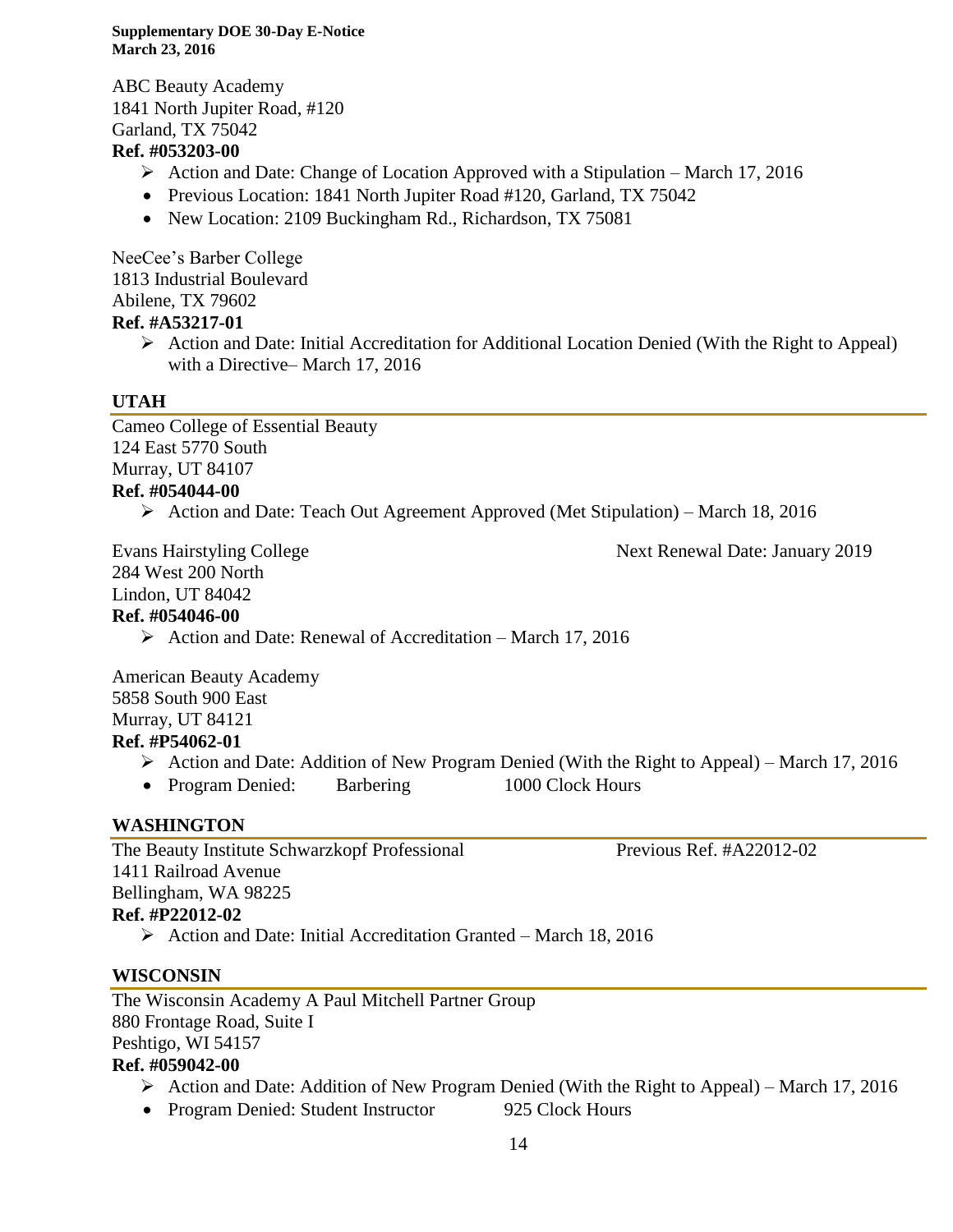#### **To The Following:**

#### **United States Department of Education**

- **Ms. Kathleen Hochhalter- Special Assistant-- Administrative Actions & Appeals Division**
- **Ms.** Susan Crim-Director-- Administrative Actions  $\&$  Appeals Division
- **Department of Education Accreditation Division- USDOE-- Washington, DC**
- **Ms.** Cathy Sheffield- Accreditation & State Liaison Office-- USDOE--- Washington, DC
- Ms. Rachael Shultz- Accreditation and State Liaison Office-- USDOE --- Washington, DC
- **Ms. Lauren Pope- Administrative Actions and Appeals Services Group-- Washington, DC**
- Ms. Patrice Fleming- Team Leader-- School Participation Team--- Boston/New York
- Ms. Betty Coughlin- Area Case Director-- School Participation Team--- Boston/New York
- Ms. Tracy Nave- Team Leader-- School Participation Team--- Boston/New York
- Mr. Christopher Curry- Team Leader-- School Participation Team--- Boston/New York
- Ms. Martina Fernandez-Rosario- Acting Area Case Director-- School Participation---
- **San Francisco/Seattle**
- Ms. Kerry O'Brien- Team Leader-- School Participation Team--- Denver
- **Mr. Michael Frola- Area Case Director-- School Participation Team--- Philadelphia**
- Ms. Nancy Paula Gifford- Area Case Director-- School Participation Team--- Philadelphia
- **Ms. Sherrie Bell- Compliance Manager—School Participation Team--- Philadelphia**
- **Mr. Jesus Moya- Team Leader-- School Participation Team--- Dallas**
- **Ms. Kim Peeler- Team Leader-- School Participation Team--- Dallas**
- **Ms. Cynthia Thorton- Area Case Director for Region 6-- School Participation Team--- Dallas**
- **Mr. Christopher Miller-Team Leader-- School Participation Team--- Atlanta**
- Ms. Vanessa Dillard Compliance Manager School Participation Team --- Atlanta
- Mr. Ralph Lobosco- Area Case Director-- School Participation Team--- Kansas City
- Mr. Douglas Parrott- Area Case Director-- School Participation Team--- Chicago/Denver
- **MS. Carolyn White-Team Director-- School Participation Team--- South Central**

#### **Accreditors**

- **Mr. Bill Larkin- Executive Director-- ACCET**
- **Mr. Michale McComis, Ed.D.- Executive Director-- ACCSC**
- Mr. Albert Gray, Ph.D.- Executive Director-- ACICS
- **Dr.** Gary Puckett- Executive Director-- COE

#### **State Authorities**

- Mr. Bob McKee- AL State Board of Cosmetology-- Montgomery, AL
- Ms. Theresa Bunch- AZ State Board of Cosmetology-- Tempe, AZ
- Ms. Kelli Kersey- AR Department of Health (Section Chief, Cosmetology)-- Little Rock, AR
- Mr. Charles Kirkpatrick- AR State Board of Barber Examiners-- Little Rock, AR
- **Ms. Kristy Underwood- CA Board of Barbering & Cosmetology-- Sacramento, CA**
- Ms. Christine Jones- CA Board of Barbering & Cosmetology-- Sacramento, CA
- Ms. Leeza Rifredi Licensing Manager BPPE--CA
- Ms. Joanne Wenzel Bureau Chief BPPE—CA
- $M_s$  Ms. Yvette Johnson Enforcement Chief BPPE CA
- Ms. Pamela Goens- CO Office of Barber & Cosmetology Licensure-- Denver, CO
- Mr. Douglas Parrott- Area Case Director-- School Participation Team—Denver, CO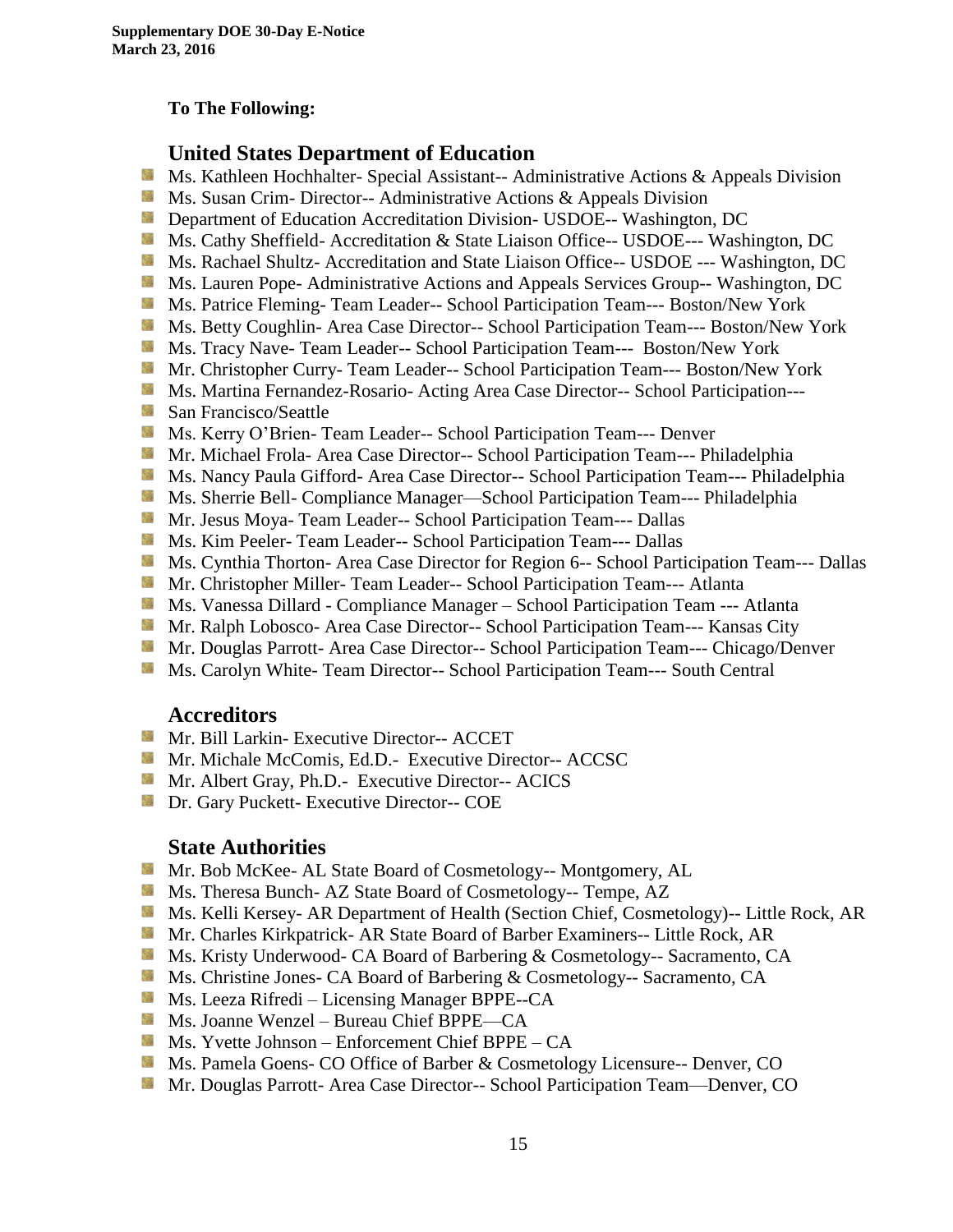- **Ms. Janet Brancifort- CT Examining Board for Barbers, Hairdressers, & Cosmeticians-- Hartford,** CT
- Ms. Judy Letterman- DE Board of Cosmetology & Barbering-- Dover, DE
- **Mr.** Clifford Cooks- DC Department of Consumer & Regulatory Affairs-- Washington, DC
- **Ms. Robyn Barineau- FL State Board of Cosmetology & Barbers Board-- Tallahassee, FL**
- **Mr.** Josh Waters- GA State Board of Cosmetology & GA Board of Barbers-- Macon, GA
- **Ms. Margaret Guerrero- Guam Board of Barbering & Cosmetology-- Mangilao, Guam**
- Ms. Laureen Kai- HI Barbering & Cosmetology Department-- Honolulu, HI
- **Ms.** Tana Cory- ID Bureau of Occupational Licenses-- Boise, ID
- Ms. Valerie Fenske Idaho State Board of Education ID
- **Ms. Keri Ginger- IL Department of Financial & Professional Regulation-- Springfield, IL**
- **Ms.** Tracy Hicks- IN Professional Licensing Agency-- Indianapolis, IN
- Ms. Venus Vendoures Walsh Iowa Board of Cosmetology Arts & Sciences—Des Moines, IA
- Ms. Chiquita C. Coggs- KS State Board of Cosmetology-- Topeka, KS
- Mr. H.R. Vacek- KS State Barber Board-- Topeka, KS
- **Mr. Charles Lykins- KY Board of Hairdressers & Cosmetologists-- Frankfort, KY**
- **Mr.** Steven Young-LA State Board of Cosmetology-- Baton Rouge, LA
- **Ms. Latrice Matthews- LA Board of Barber Examiners-- Baton Rouge, LA**
- **Ms. Geraldine Betts- ME Office of Professional & Occupational Regulation-- Augusta, ME**
- **Ms. Kristina Morin ME Office of Professional & Occupational Regulation—Augusta, ME**
- **Mr. Robert Wood- MD State Board of Cosmetologists-- Baltimore, MD**
- **Maryland State Board of Barbers- Baltimore, MD**
- Sandra Velasquez- MA Board of Cosmetology-- Boston, MA
- Ms. Mary Jayne Fay, Ed.D.- MA Department of Education-- Malden, MA
- 59 Ms. Linda Clewley- MI State Board of Cosmetology-- Lansing, MI
- **MS.** Gina Stauss- MN Board of Cosmetologist Examiners-- Minneapolis, MN
- **M** Minnesota Board of Cosmetologists Examiners –Minneapolis, MN
- Ms. Cynthia Johnson- MS State Board of Cosmetology--Jackson, MS
- Ms. Emily Carroll- MO State Board of Cosmetology-- Jefferson City, MO
- Mr. Dennis Clark- MT Board of Barbers & Cosmetologists-- Helena, MT
- **Ms. Kris Chiles- NE State Board of Cosmetology Examiners-- Lincoln, NE**
- Nebraska Board of Barber Examiners- Lincoln, NE
- **Ms. Nadine Griego- NV State Board of Cosmetology-- Las Vegas, NV**
- Mr. Gary Landry NV State Board of Cosmetology Las Vegas, NV
- **Mr.** Adam Higginbotham NV State Board of Cosmetology Las Vegas, NV
- **Nevada State Board of Massage Therapy- Las Vegas, NV**
- Ms. Kathryn Wantuck- NH State Board of Barbering, Cosmetology, and Esthetics-- Concord, NH
- Mr. Jay Malanga- NJ Board of Cosmetology & Hairstyling-- Newark, NJ
- Ms. Antoinette Griego- NM State Board of Barbers & Cosmetologists-- Santa Fe, NM
- Ms. Kathleen McCoy- NY Department of State-Division of Licensing Services-- Albany, NY
- **Ms. Ruth Singer- NY State Education Department-Bureau of Proprietary School Supervision--**Albany, NY
- **Ms. Lynda Elliott- NC State Board of Cosmetic Art Examiners- Raleigh, NC**
- Mr. Wayne Mixon North Carolina Board of Barber Examiners- Raleigh, NC
- Ms. Sue Meier- ND State Board of Cosmetology-- Bismarck, ND
- Ms. Tona Stevenson- North Dakota State Board of Barber Examiners-- Dickenson, ND
- Mr. Ed Highley Ohio State Barber Board OH
- Ms. Lori Pearson Ohio State Board of Cosmetology-- Grove City, OH
- Ms. Sherry Lewelling- OK Board of Cosmetology-- Oklahoma City, OK